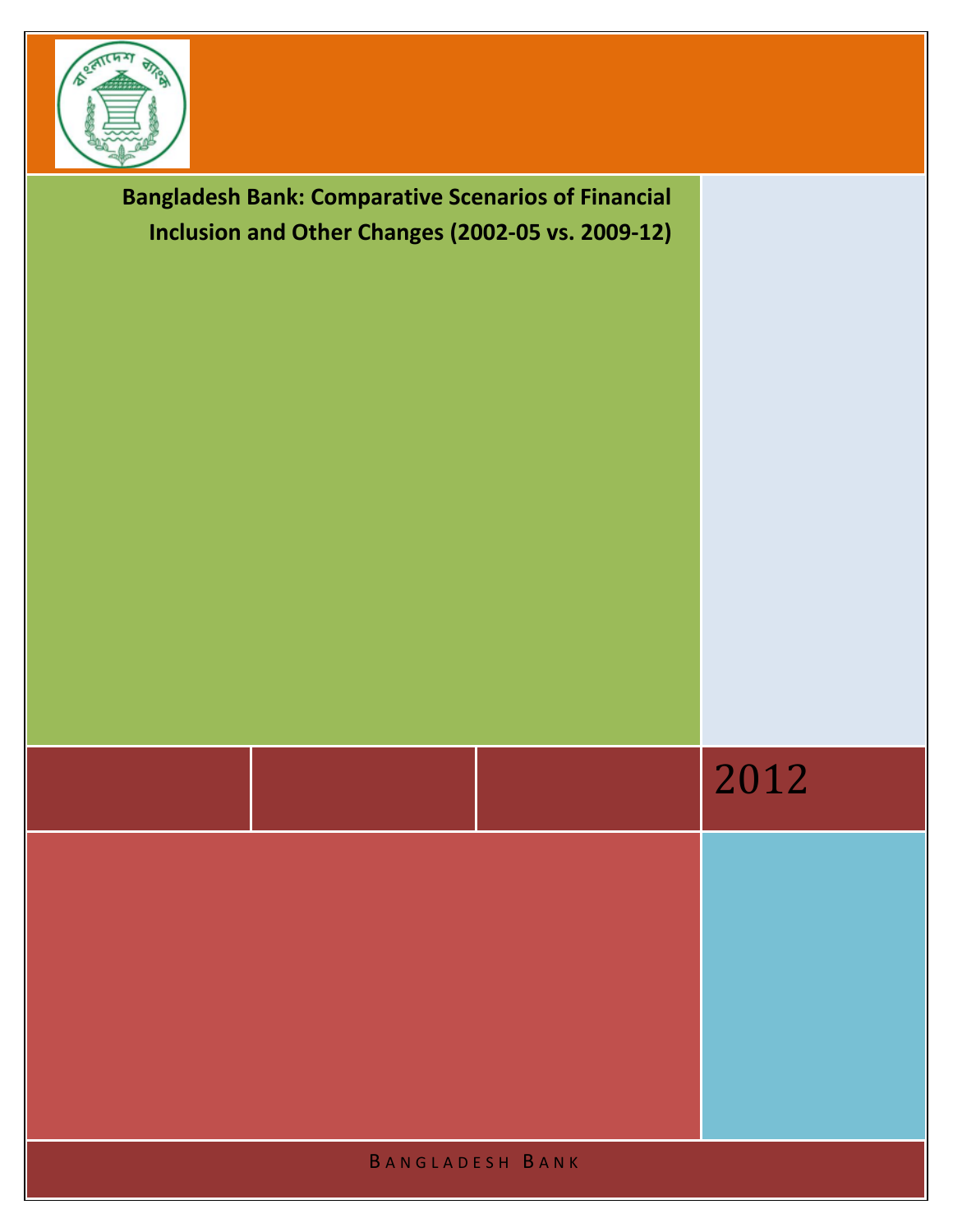## **Bangladesh Bank: Comparative Scenarios of Financial Inclusion and Other Changes (2002-05 vs. 2009-12)**

Bangladesh economy has weathered the global economic crisis of 2008-2009 very well when other emerging economies along with the developed world were in deep trouble facing volatility in their economies. This has been possible mainly because of the strategic move of widespread financial inclusion initiatives. These initiatives have not only paid positive dividends of multidimensional macroeconomic stability but also enhanced opportunities of much desired inclusive growth. The world faced another round of economic crisis in FY2011 and FY2012 creating challenges to maintain global economic stability. The government of Bangladesh's long-term vision aimed at achieving sustainable growth by keeping the effect of world economic instability at a minimal level to see a prosperous, resourceful and developed Bangladesh through faster alleviation of poverty and human resources development was indeed well anchored. Considering these development the government took a number of initiatives during the last four years (2009- 2012) to build a skilled, technologically advanced and dynamic banking sector along with making the central bank participatory with a humane face, modern technology based and pro social welfare oriented.

02. Despite the global economic crisis, Bangladesh economy has not only managed to sustain sound and resilient but also developed a strong base with many far-reaching activities and appropriate policy responses during the last four years. Major indicators of macro economy namely GDP, import-export, remittance inflows and foreign exchange reserves showed substantial upward trend. Inflation is also in a declining trend due to prudent monetary policy stance of Bangladesh Bank.

- Annual real GDP growth of 5.74%, 6.07%, 6.71% and 6.32% respectively have been recorded for the last four fiscal years (2009-2012). Average GDP growth rate over the last four years (2009-2012) has been 6.21%, which is 0.74% higher than that of previous four fiscal years (2002-2005). A 7.2% GDP growth rate has been targeted for the current fiscal year 2012-13, which, of course, may not be feasible. Yet the growth rate will remain robust and one of the best in the region.
- The amount of remittance inflows during last four fiscal years are 9.69, 10.99, 11.65 and 12.84 billion US dollar respectively, averaging 11.29 billion dollars during 2009-2012. In sum, the remittance inflows was three and a half times higher than that of the previous four fiscal years. As of November 2012, 6.11 billion US dollar has been received in the current fiscal year. The country recorded 14.2 billion US dollars of remittance in the calendar year 2012.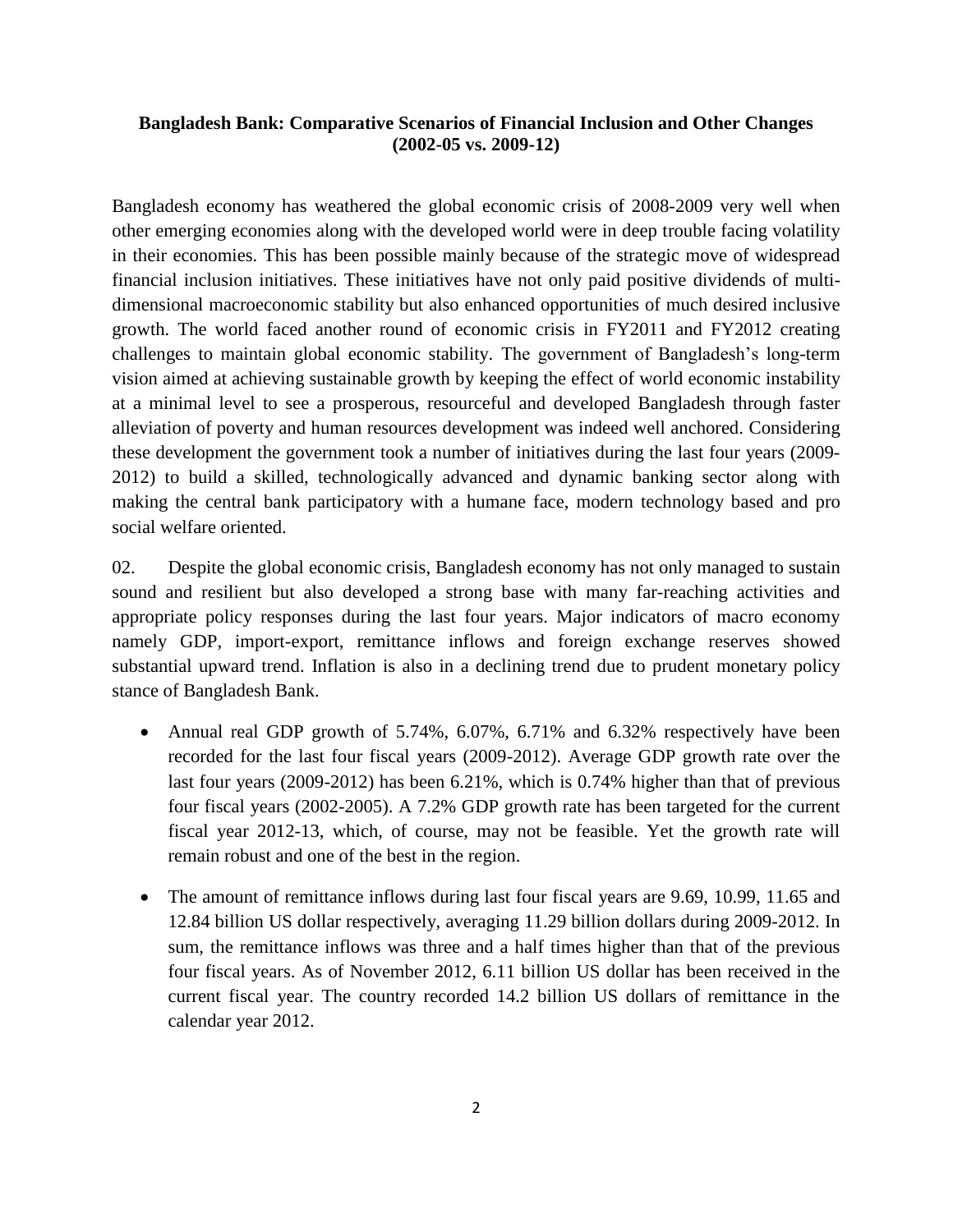- Foreign exchange reserves increased at the end of fiscal year 2009-10, 2010-11 and 2011-12 to 10.75, 10.91, 10.36 billion US dollar respectively from only 2.93 billion US dollar at the end of FY 2004-05. In October 2012, the foreign exchange reserves surpassed the country's history for the first time by crossing over 12 billion dollar reaching 12.70 billion on December 23, 2012 recording an increase of more than 400 percent. The present reserve (12.51 billion US dollars) is adequate to pay-off four and a half months of import payments. Different types of incentives provided from Bangladesh Bank and stable Taka-dollar exchange rate have been contributing towards this success.
- Total export earnings during the last four fiscal years increased by 2.79 times to approximately 79 billion US dollar with an average of 20 billion dollar per year. A total of 10.13 billion dollar export earnings has been recorded during the first five months of current fiscal year with a growth rate of 4.36 percent.
- Import payments also witnessed strong growth during the last four years. As compared to the previous four years, total import payments in the latest four years increased by about three-folds to 115.35 billion US dollar with a yearly average of 28.84 billion US dollar. Import payment in first four months of current fiscal year stood at 10.97 billion US dollar, which is 6.75% less than that in the same period of previous year. This may have been due to the global economic slow down and poor infrastructure development particularly in the energy sector.
- The rates of annual average CPI inflation were 6.66%, 7.31%, 8.80% and 10.62% respectively at the end of last four fiscal years. The rates of point-to-point inflation, on the other hand, were 2.25%, 8.70%, 10.17% and 8.56% respectively during the same period. Currently, inflation is at a comfortable single digit level. At the end of last November, average annual and point-to-point CPI inflation were 8.98% and 7.41% respectively. The figures further eased in December, the yearly average headline CPI inflation decreased to 7.43% in December 2012 from 7.86% of preceding month.

03. Banking sector of Bangladesh is in a healthy state as well. Capital adequacy ratio related BASEL-II has been implemented fully. Actual risk based capital of all banks was 11.31% in 30 June 2012 and 10.85% in 30 September 2012 as against required level of 10% as described in BASEL-II. Banks are preparing to adopt and implement the BASEL-III principles in near future. The capital base of the banking sector has been tremendously expanded during last four years. This has been possible due to the transfer of a sizeable portion of banks' profits into capital. As a result, the base of banking system has become much stronger. Up to 2008, banks were following BASEL-I principles in keeping risk based capital reserve resulting in reserve capital of Tk. 20,578 crore by the end of 2008. During the last four years, on the other hand, likewise the required capital, the reserve capital of banks, has increased to Tk. 56,201 crore as per BASEL-II requirements resulting in an increase of to Tk.35,623 crore or 173% capital.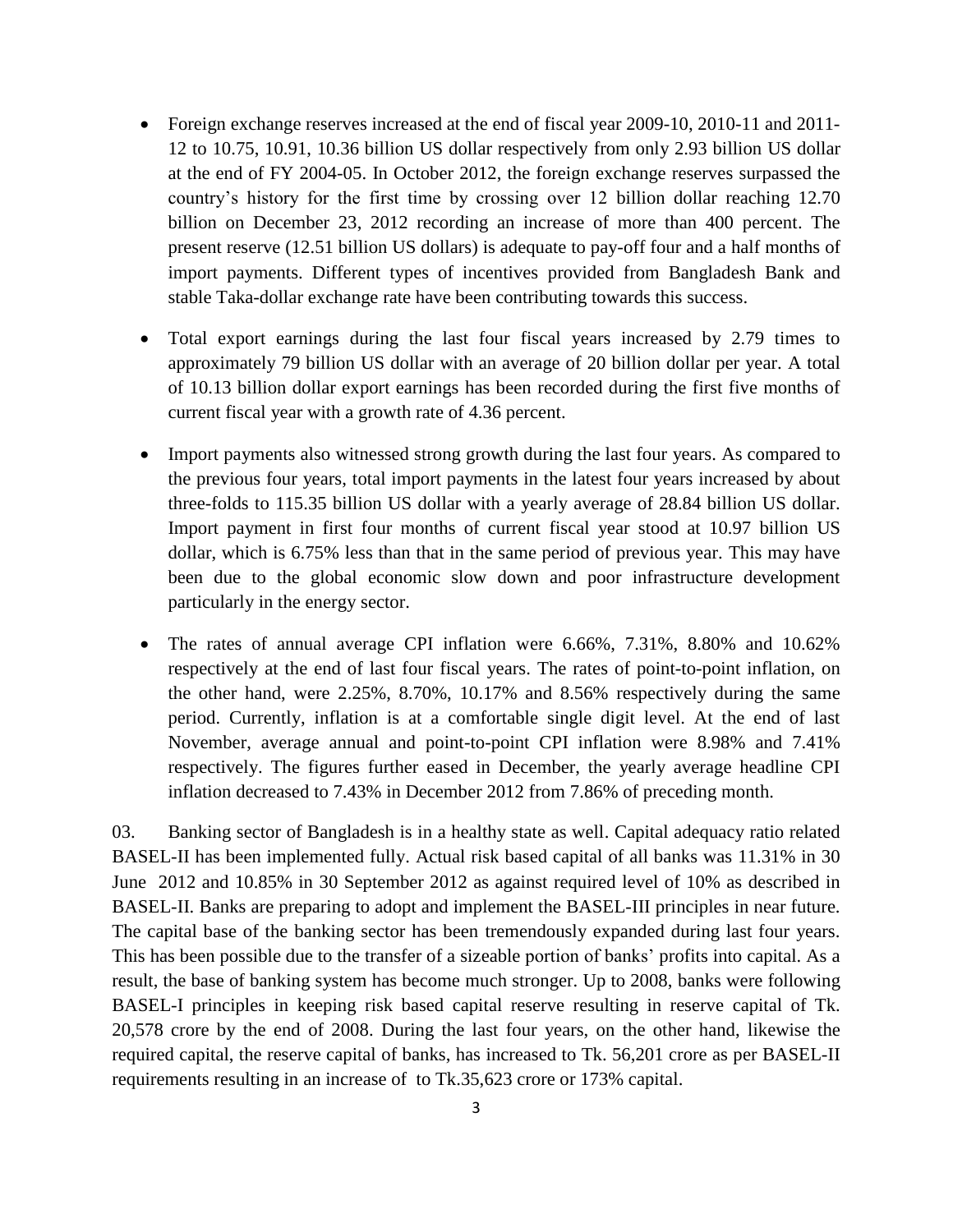Classified loan in the banking sector declined to 7.17% in June 2012 from 13.60% on 30 December 2005, which increased to 8.75% in September 2012. Currently, liquidity and exchange rate in the interbank money and foreign exchange markets are in stable condition. Differences in deposit growth and lending growth have been lowering lately. Loan-deposit ratio is currently 77.66% (08 November). Weighted average exchange rate is now Tk. 79.60/US dollar.

04. The high growth rate alone is not sufficient for economic development, growth needs to be poverty-friendly and sustainable. In addition to its mandated duties, Bangladesh Bank is providing necessary supports to government's poverty alleviation drive so that the benefits of growth can reach to the larger bottom portion of country's population pyramid. Bangladesh Bank is also working to bring financial services for the un-banked people i.e., to accelerate financial inclusion activities by ensuring sufficient and visible credit facility to agricultural, SME, environment friendly and productive sectors of the economy. Loan facility has been increased significantly in agriculture and SME sectors. Appropriate loan policies for agriculture and SME have been adopted by Bangladesh Bank. Those who did not have access to finance like extreme poor, landless, sharecroppers, marginal farmers, poor women, small businessmen, women entrepreneur and the deprived from financial services are now able to get bank loans and financial services.

- Disbursement of agricultural credit stood respectively at Tk. 9284 crore, Tk. 11117 crore, Tk. 12184 crore and Tk. 13137 crore during the last four fiscal years. Total agricultural credit disbursement increased by three time during the last four years than that of previous four years. In the current fiscal year, the disbursement up to November 2012 is Tk. 4,562 crore as against the yearly target of Tk. 14,130 crore, which is almost 32% of the target.
- An innovative re-financing scheme of Tk. 500 crore has been initiated for the first time for the neglected sharecroppers who have hardly any formal access to finance. By now, about 4,81,000 sharecroppers have received Tk. 577 crore under this scheme. Since the inception of the project in 2009, the sharecropper who have received agriculture credit for the first time are truly getting substantial benefits reflecting positive impact on their living standard. There are a significant number of women farmers among the sharecropper borrowers as well.
- Concessional credit disbursement (with 6% subsidy on interest rate) for import dependent crops like pulse, oil-seed, spices, etc., and maize was approximately Tk. 71 crore and Tk. 82 crore for last two fiscal years respectively reflecting a reasonable stability in the prices of those commodities.
- As of October 2012, Tk. 83.84 crore was disbursed through 24 banks/financial institutions under environment friendly refinance scheme of Tk. 200 core, which was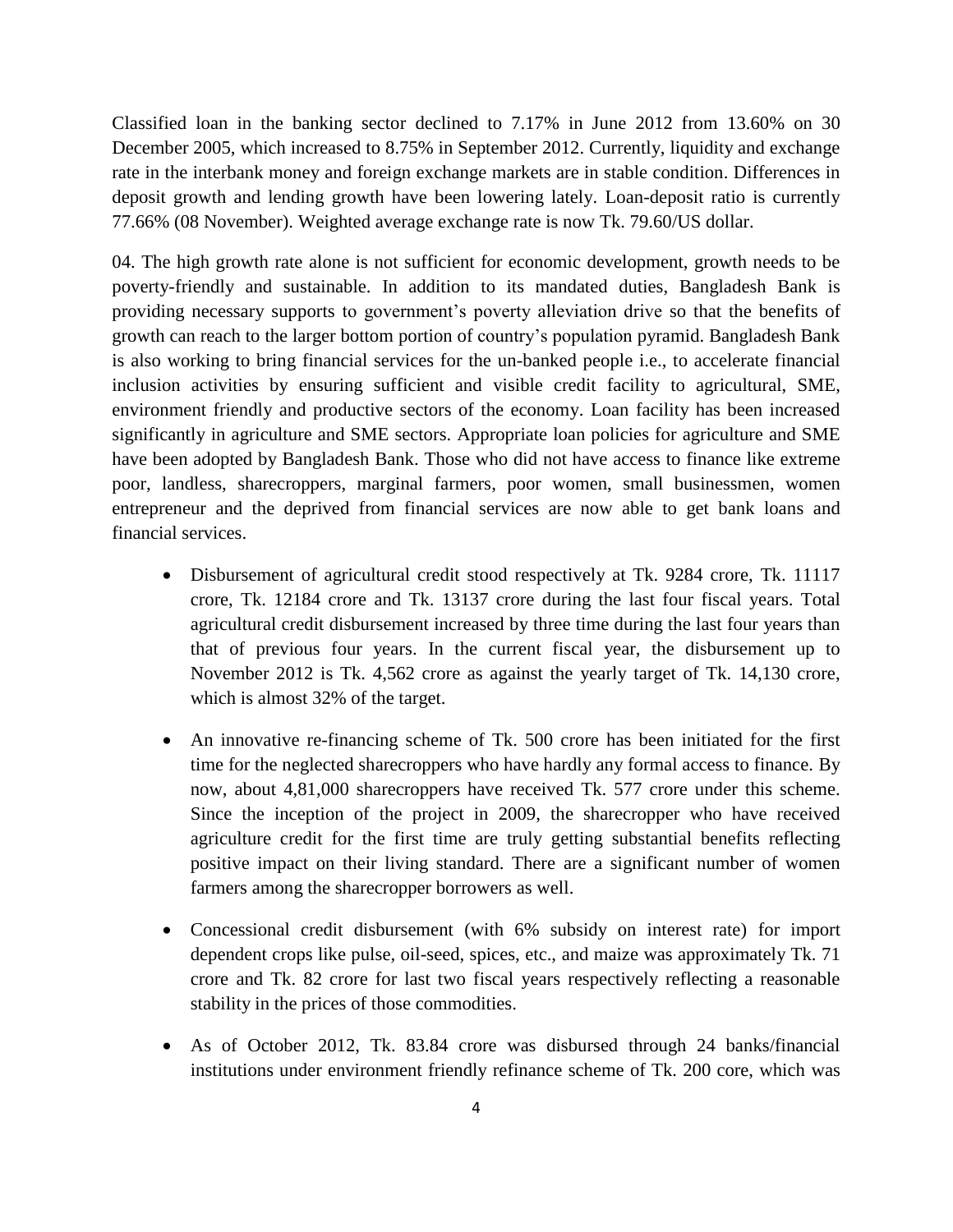initiated in FY2009-10. Of this 43 percent was for solar panels and 31 percent for biogas plants.

- With a view to creating employment and empowering women, BB initiated a special SME credit program disbursing Tk. 53,544 crore and Tk. 53,719 crore respectively in 2010 and 2011. As of September 2012, Tk. 49,604 crore was disbursed against the yearly target of Tk. 59,012 crore, which is about 84 percent of the target.
- Since half of the population of the country are women, with a view to ensuring women participation in mainstream development and creating opportunities for women entrepreneurs, Bangladesh Bank reserved a certain portion of low interest agriculture and SME credit facilities for them. Bangladesh Bank believes that development of SME sector will ultimately develop the women entrepreneurships. That is why BB allocated 15% of the SME sector refinance fund for women entrepreneur only. By now, Tk. 447 crore has been financed to 6,365 women entrepreneurs under this refinance scheme.
- 'Cluster Approach' has been introduced so that SME credit can be targeted to a particular region with vantage points. As many as 20-25 clusters have been identified for disbursement of such credit.

05. Opportunities are given to the farmers and hard-core poor to open a bank account at Tk. 10 (12 cents) only as a part of financial services inclusion drive of Bangladesh Bank. Total number of such accounts opened by the banks stood at about 13.1 million of which approximately 9.6 million accounts have been opened for the farmers and the rest for the beneficiaries under various social safety net programs and for the school students.

- Over the last four years, about 1,218 new bank branches were opened, out of which 253 are exclusively agriculture/SME branches.
- Special emphasis has been given on opening rural bank branches in order to bring the people of the rural areas under banking/financial services (50% of the branches must be rural branch).
- In order to facilitate the collection of foreign remittances, BB has given approval to open 62 foreign exchange houses including 258 drawing arrangements throughout the world.
- A specialized bank named 'Probashi Kallyan Bank' has also been established for the overall welfare of the expatriates and for the people aspiring to go abroad. BB has also given approval to establish 3 new NRB banks and 6 new commercial banks to further deepening of financial services.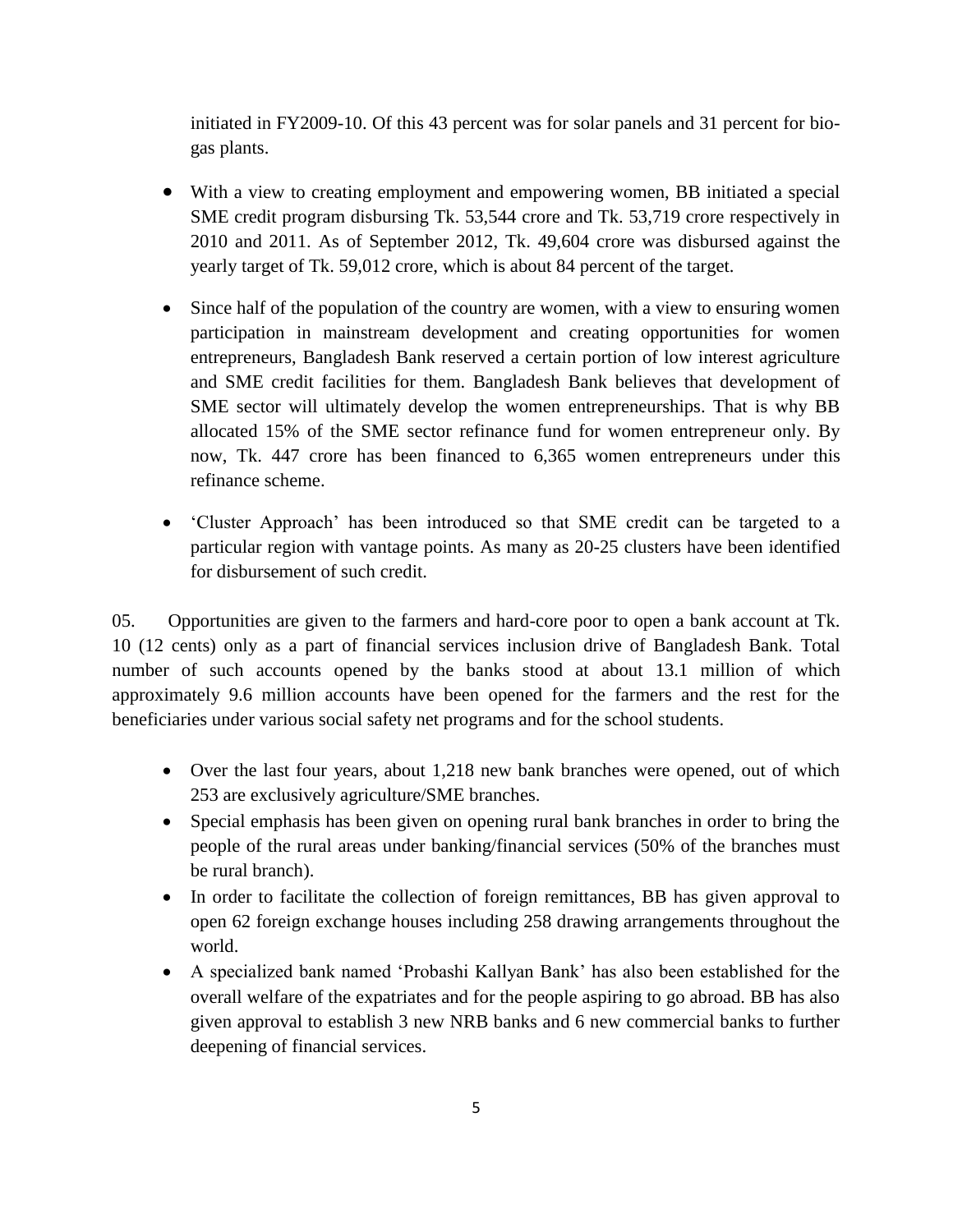In order to achieve pro-poor economic growth, BB has taken various initiatives to establish a stable financial sector through introduction of an innovative financial services system. BB has put special emphasis on CSR activities with a view to expanding humane dimension of financial services. BB has given directives to banks to expand financial allocations and services in various fields like education, health, nutrition, sports, disaster management, renewable energy, women development, people with disabilities, freedom fighters and their families, poor and helpless people facing climate change disasters, under CSR. In the meantime, banks have expanded their CSR activities allocating about Tk. 41 crore, Tk. 55 crore, Tk. 233 crore and Tk. 233 crore respectively for such activities during last four years. Up to June 2012, banks have allocated about Tk. 101 crore in this sector.

All these activities have already created positive impacts on rural economy through increasing agricultural production and employment opportunities and mitigating rural poverty resulting in qualitative change in the overall living standard of rural people.

06. BB, as the regulator of financial sector, has emerged as a lead organization in the country in implementing the government's vision of establishing **'Digital Bangladesh'** during the last four years**.** BB is firmly committed to transform the banking sector the country into a fulldigitalized sector. In order to provide financial services with highest efficiency and skill, BB has undertaken a 5 (five) year strategic plan (2010-14) to develop a modern technology based banking/financial sector. Almost 85 software including Net-working, ERP, banking application, enterprise data warehouse, open data initiatives, web-site and intranet development, e-tendering, e-recruitment have already been activated in order to build up a 'Digital Bangladesh Bank' through ensuring modern information-technology. A new software 'goAML' is being launched to accelerate the activities in preventing international terrorism financing and money laundering. In addition, the banking sector of the country is adopting all these IT based activities very fast. Meanwhile, on-line banking, on-line CIB services, E-commerce, on-line payment gateway have already been introduced. Bangladesh Automated Clearing House and Bangladesh Electronic Fund Transfer Net-work have been established in order to modernize payment system. Activities of introducing national payment switch are also going on very swiftly. Mobile banking service is also introduced with a view to providing financial services to the people of remote areas of the country. Under this innovative service, remittance is transferred to the recipients swiftly coming from home and abroad. It is noteworthy to mention that about 15 lacs people already opened mobile banking account and it is increasing day by day. Money from urban areas is transferring to the rural areas through this mechanism creating positive impact on the rural economy. As a result of such technology-based initiatives, banking sector's services, pace and skill have been consolidated. Apart from this, BB is going join to the paper less banking system soon.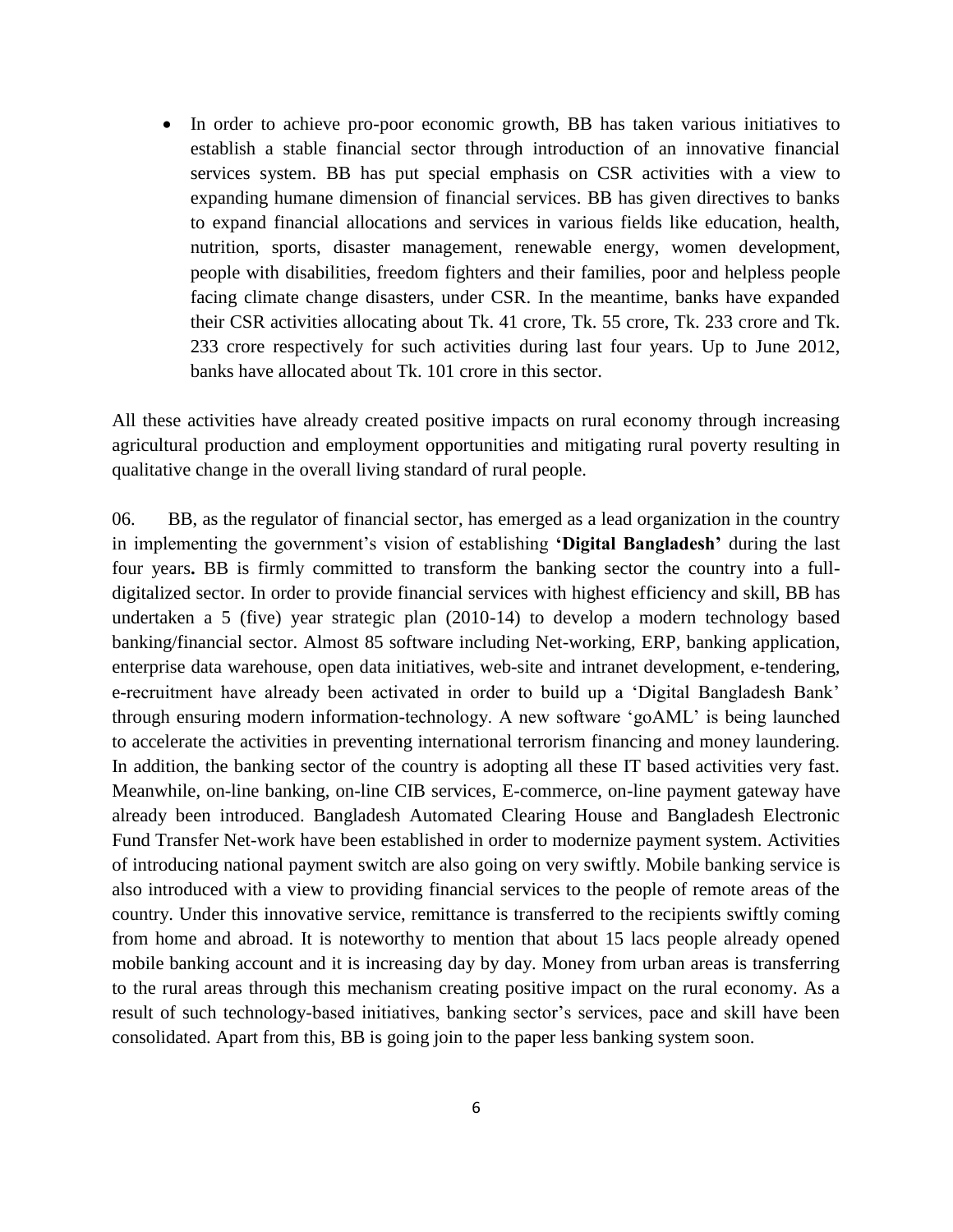07. With a view to maintaining economic stability along with price stability, a series of initiatives have been taken to keep prudential regulations consistent with the best international practices, to strengthen regulatory infrastructure, to issue guidelines on risk management and stress testing, to establish Financial Stability Department in Bangladesh Bank, to publish financial stability report, to prepare for the implementation of financial projection model, to establish Deposit Insurance Department and to bring strategic changes in supervision to fight systematic risk in banking sector. Besides, Bangladesh Bank has established a Customer Interest Protection Centre in its Head Office and all branch offices to resolve complaints on banking services followed by creating a Financial Integrity and Customer Services Department. BB has arranged road-show program from Teknaaf to Tetulia in 2010 in order to create public awareness in agricultural credit, SME financing and money laundering prevention and to encourage people in sending remittance through banking channel. Road-show has also been arranged abroad in order to boost up investment in various bond introduced for expatriates and to increase foreign remittance inflows.

08. Bangladesh has achieved sovereign credit ratings of BB- and Ba3 in 2010 respectively by two international credit rating agencies namely, Standard & Poor's (S & P) and Moody's exclusive evaluation regardless of the worldwide recession. Bangladesh has been able to keep that credit rating unchanged in 2011 and 2012 even though the rating has been lowered in many rich countries of the world. According to the report of Standard and Poor's (S & P) published on the May 31 2012, Bangladesh's position is just below India in South Asia. Turkey, Philippines, Indonesia and Vietnam hold the equal status as Bangladesh. On the other hand, according to the latest report of Moody's, maintaining the credit rating unchanged indicates the well managed economy and stable banking sector in Bangladesh when other countries bear same credit rating with per capita income more than five times higher than that of Bangladesh. Financing in foreign trade, reducing risk in transaction, obtaining capital for development easily, enhancing confidence of local and foreign investors and a favorable environment for foreign direct investment has created in Bangladesh due to the well maintained credit rating of the country.

Bangladesh Bank has taken various developmental initiatives in last four years intending to take the country towards achieving an inclusive and environmental friendly sustainable economic growth, keeping the innovative efforts of large population free from regulation and ensuring its utilization, implementing the strategic planning to include the underprivileged population in financial services. Benefits of all these activities already started to show-up.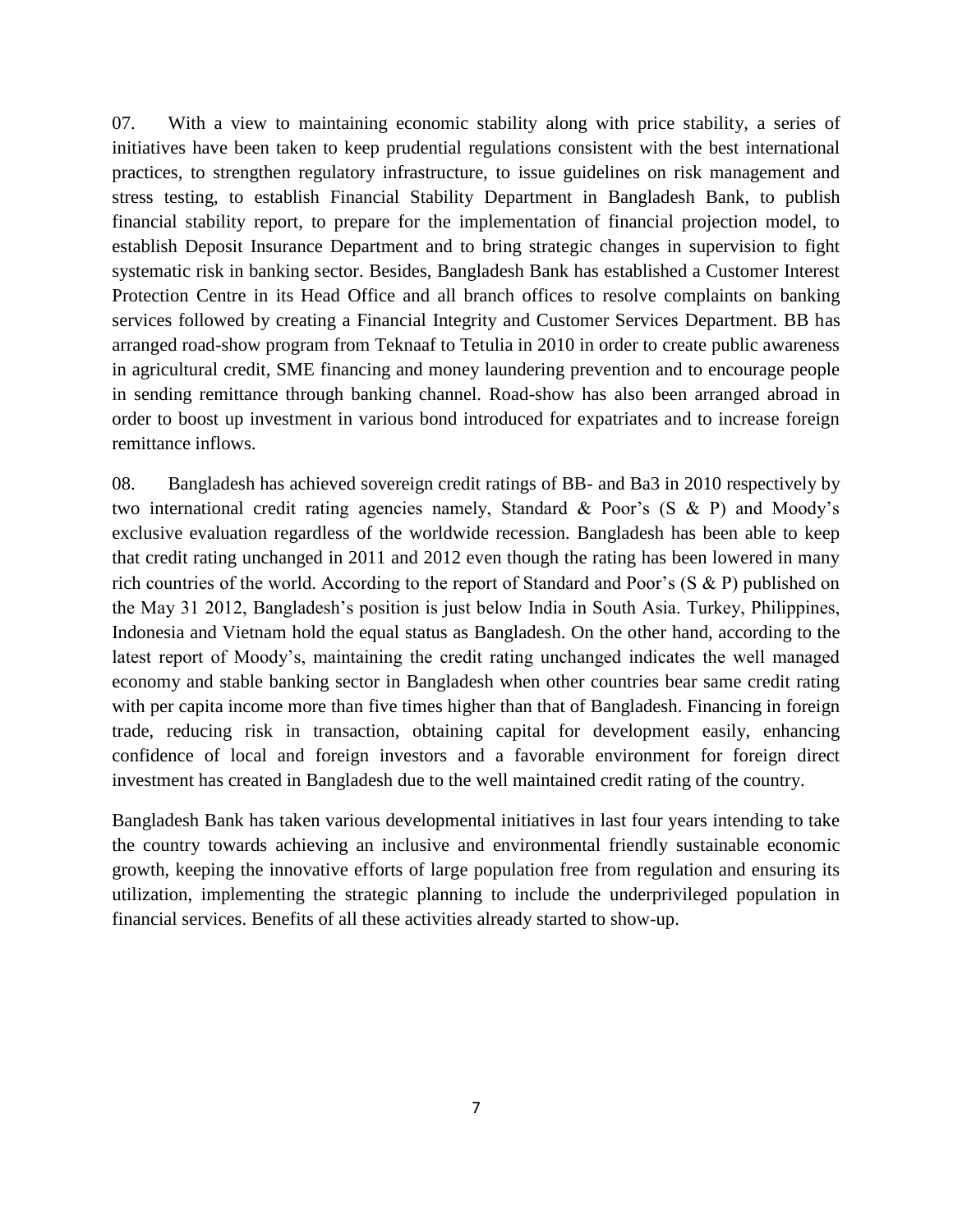## **Bangladesh Bank: Comparative scenarios of financial inclusion and changes**

| Sl. | <b>Activities</b>                                                | 2002-05                | 2009-12                                                                                 | <b>Comments</b>                                                                                                                                                                                                                                     |
|-----|------------------------------------------------------------------|------------------------|-----------------------------------------------------------------------------------------|-----------------------------------------------------------------------------------------------------------------------------------------------------------------------------------------------------------------------------------------------------|
| 1.  | GDP Growth (average)                                             | 5.47                   | 6.21                                                                                    | Despite global recession due<br>to global financial crisis of<br>2008-09, the average GDP<br>growth was 0.74 percentage<br>points higher in 2009-12<br>than that of 2002-05 period.                                                                 |
| 2.  | Total Foreign Remittance (bill \$)                               | 12.78                  | 45.17                                                                                   | Total foreign remittances                                                                                                                                                                                                                           |
|     | <b>Average Foreign Remittance</b><br>$(bill$ \$)                 | 3.20                   | 11.29                                                                                   | increased more than 300<br>percent (353%) in the last<br>four years relative to<br>previous four years.                                                                                                                                             |
| 3.  | Total Foreign Reserves (bill \$)                                 | 2.93                   | 12.70<br>(23.12.12)                                                                     | As of 23 December 2012,<br>total foreign reserves<br>increased by 4.33 folds to \$<br>12.70 billion from only \$<br>2.93 billion of end FY2004-<br>05. The current level of<br>foreign reserves is<br>equivalent to 4 months of<br>import payments. |
| 4.  | Total Export Earnings (bill \$)                                  | 28.32                  | 78.98                                                                                   | Total export earnings                                                                                                                                                                                                                               |
|     | Average Export Earnings (bill \$)                                | 7.08                   | 19.75                                                                                   | increased by 2.79 times.                                                                                                                                                                                                                            |
| 5.  | Total Import Payments (bill \$)                                  | 42.25                  | 115.35                                                                                  | Total import payments                                                                                                                                                                                                                               |
|     | Average Import Payments (bill<br>$\mathcal{S}$                   | 10.56                  | 28.84                                                                                   | increased by 2.73 times.                                                                                                                                                                                                                            |
| 6.  | Implementation of Basel Rules/<br>Principles                     | Basel-I<br>implemented | Implantation of<br>Basel-II stared in<br>2010 and completely<br>implemented in<br>2011. | Preparation of implementing<br>capital adequacy related<br>Basel-III is also underway.                                                                                                                                                              |
| 7.  | Capital Adequacy of Banking<br>Sector (Tk. in crore)             | 20,578<br>(Dec. 2008)  | 56,201<br>(Jun. 2012)                                                                   | During the last four years,<br>capital base of the banking<br>sector increased by 173 % or<br>Tk. 35,623 crore.                                                                                                                                     |
| 8.  | Classified Loans in Banks (in %)                                 | 13.60<br>(Dec. 2005)   | 7.17<br>(Jun. 2012)                                                                     | Percent of classified loans in<br>banks declined to 7.17 in<br>June and 8.75 in September<br>2012 from 13.60 in end<br>December 2005.                                                                                                               |
| 9.  | <b>Total Agricultural Credit</b><br>Disbursements (Tk. in crore) | 15,239                 | 45,723                                                                                  | Total credit disbursements in<br>the later four years increased                                                                                                                                                                                     |
|     | Average Agricultural Credit<br>Disbursements (Tk. in crore)      | 3,810                  | 11,431                                                                                  | by 3-folds relative to the<br>amount disbursed in the                                                                                                                                                                                               |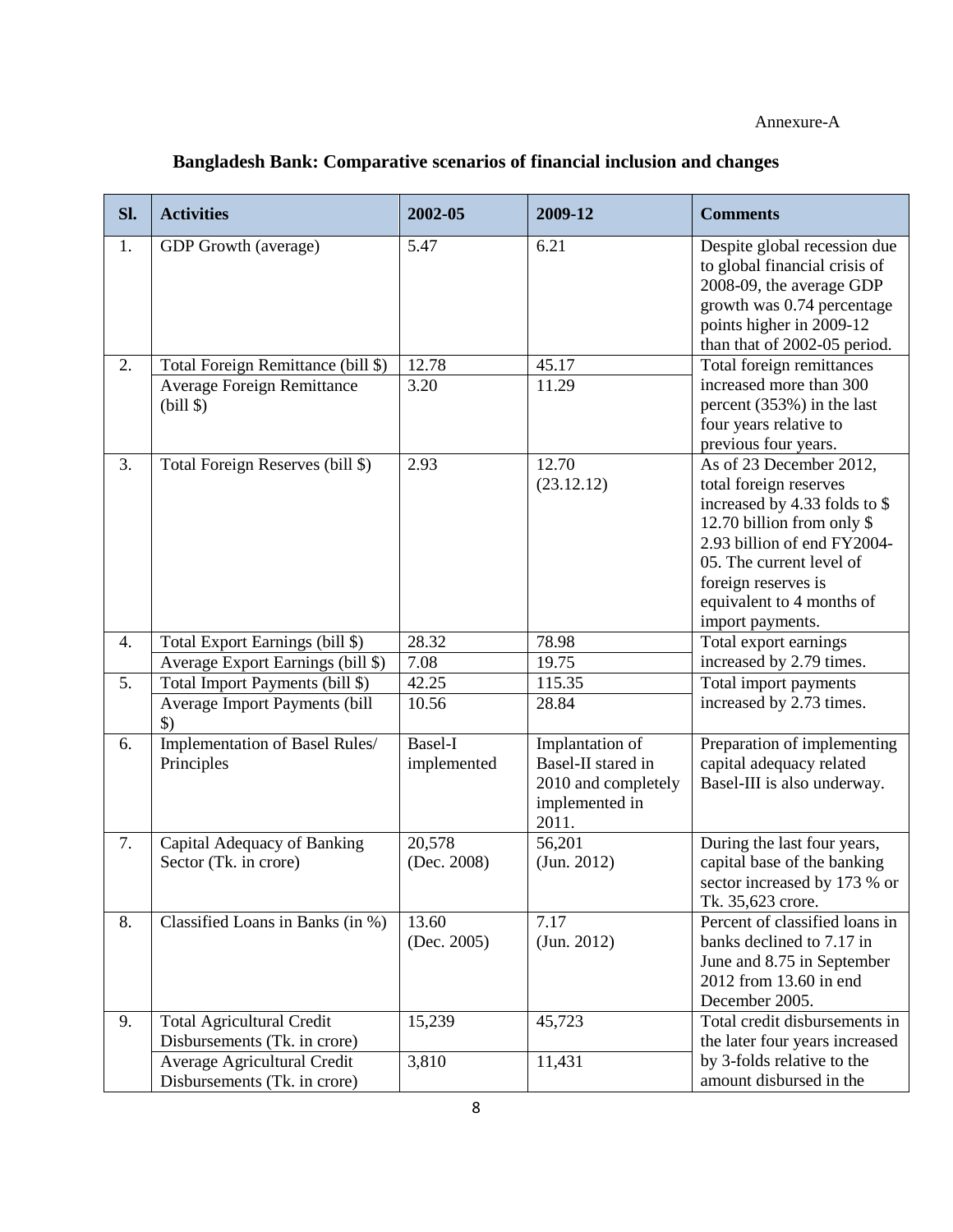| 10. | Number of farmers under special                                                                          | No such credit                          | 4,81,00     | previous four years. As of<br>November 2012, total<br>agricultural credit<br>disbursements stood at Tk.<br>4,562 crore, which is 32<br>percent of the targeted<br>amount of Tk. 14,130 crore<br>for the whole year.<br>This special credit line for                                                                                                          |
|-----|----------------------------------------------------------------------------------------------------------|-----------------------------------------|-------------|--------------------------------------------------------------------------------------------------------------------------------------------------------------------------------------------------------------------------------------------------------------------------------------------------------------------------------------------------------------|
|     | credit line of Tk. 500 crore for<br>sharecroppers                                                        | line existed                            |             | the sharecroppers, which<br>started in 2009 for the first<br>time, indeed, benefitted<br>them by uplifting their living<br>standard. A large number<br>loan recipients are women.                                                                                                                                                                            |
|     | Amount disbursed loans (Tk. in<br>crore)                                                                 |                                         | 577         |                                                                                                                                                                                                                                                                                                                                                              |
| 11. | Amount of disbursed loan for<br>import dependent crops at<br>rebated interest rate                       | No such loan<br>facility was<br>existed | 153         | The indicated amount was<br>disbursed during the last two<br>years (FY10-11 and FY11-<br>12) stabilizing the domestic<br>market prices of those<br>goods.                                                                                                                                                                                                    |
| 12. | The number of no-frill Bank<br>account for farmers                                                       | No such<br>program was                  | 95,86,990   | This 10-Taka bank account<br>for the poor farmers brought                                                                                                                                                                                                                                                                                                    |
| 13. | The number of bank accounts<br>under social safety nets.                                                 | existed                                 | 34, 13, 233 | a huge number of people<br>under banking services                                                                                                                                                                                                                                                                                                            |
| 14. | The number of bank accounts<br>under school banking                                                      |                                         | 67,220      | through huge financial<br>inclusion in the country.                                                                                                                                                                                                                                                                                                          |
| 15. | Amount financed (Tk. crore)<br>under the environmental friendly<br>refinance scheme of Tk. 200<br>crore. | No such<br>scheme was<br>existed        | 83.84       | As of October 2012, the<br>indicated amount (Tk. 83.84<br>crore) was disbursed through<br>24 banks/financial<br>institutions, which started in<br>FY2009-10. Of which 43<br>was for solar panels and 31<br>percent for bio-gas plants.                                                                                                                       |
| 16. | SME loan disbursements (Tk. in<br>crore)                                                                 |                                         | 1,07,263    | With a view to creating<br>employment and empower<br>women, BB initiated a<br>special credit program<br>disbursing Tk. 53,544 crore<br>and Tk. 53,719 crore<br>respectively in 2010 and<br>2011. As of September<br>2012, Tk. 49,604 crore was<br>disbursed against the yearly<br>target of Tk. 59,012 crore,<br>which is about 84 percent of<br>the target. |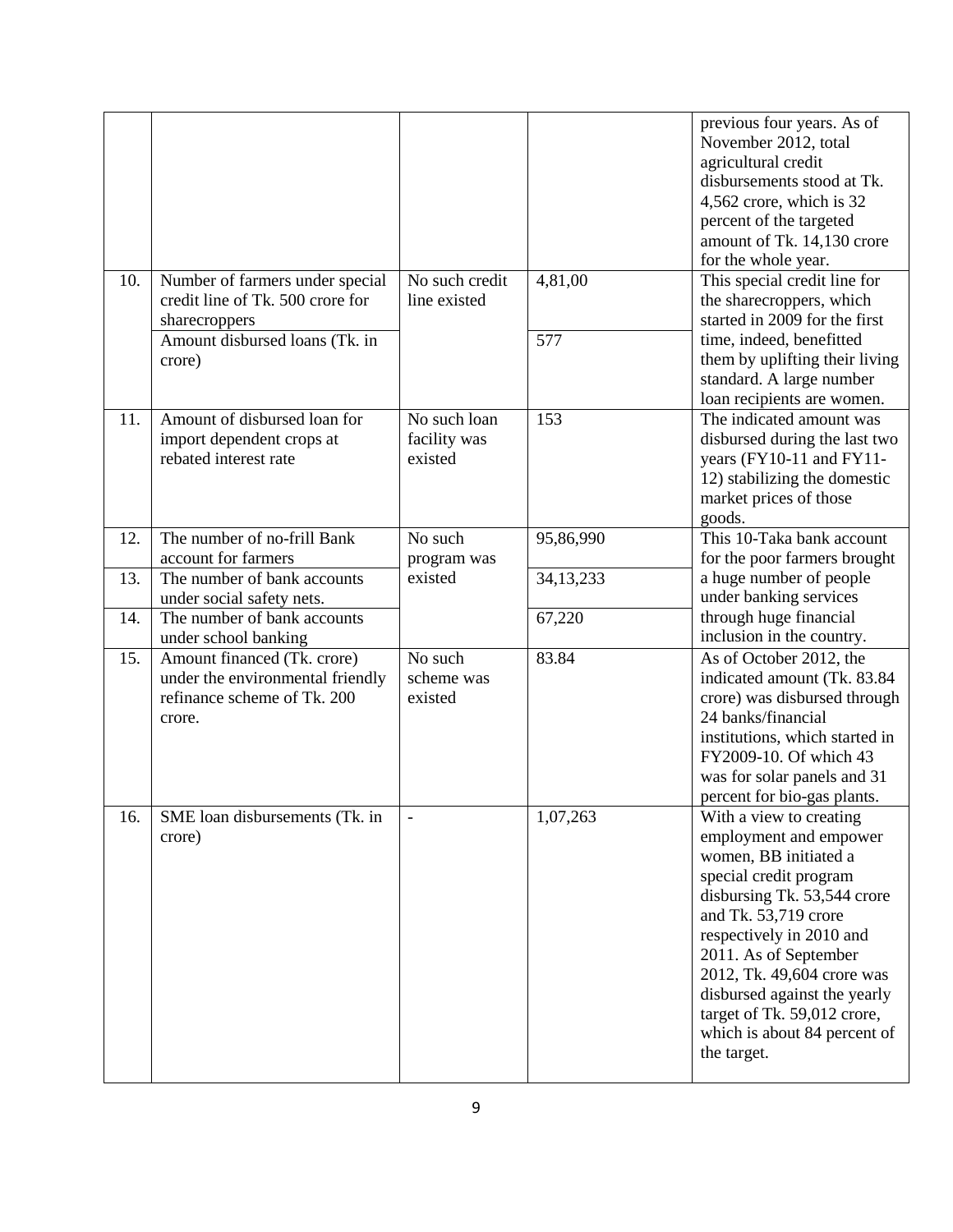| 17. | Number of women entrepreneurs  |                          | 6,365                                   | Given the importance of                             |
|-----|--------------------------------|--------------------------|-----------------------------------------|-----------------------------------------------------|
|     | under SME refinance scheme     |                          |                                         | women entrepreneurships                             |
|     | Amount financed under the      |                          | 447                                     | development, 15 percent of                          |
|     | scheme (Tk. in crore)          |                          |                                         | the total SME fund is                               |
|     |                                |                          |                                         | allocated for women                                 |
|     |                                |                          |                                         | entrepreneurs only.                                 |
| 18. | Number of new bank branches    | 121                      | 1,218                                   | With this new 1,218 bank                            |
|     | Agriculture/SME branches       | No permission            | 253                                     | branches total branches                             |
|     |                                | was given to             |                                         | stood currently at 8118.                            |
|     |                                | open such                |                                         |                                                     |
|     |                                | branch                   |                                         |                                                     |
| 19. | Number of drawing              | 119                      | 258                                     | The number of total active                          |
|     | arrangements                   |                          |                                         | drawing arrangements                                |
|     |                                |                          |                                         | between the foreign                                 |
|     |                                |                          |                                         | exchange houses and local                           |
|     |                                |                          |                                         | banks stood at 920 including                        |
|     |                                |                          |                                         | the newly approved 258                              |
|     |                                |                          |                                         | arrangements during the last                        |
|     |                                |                          |                                         | four years.                                         |
| 20. | Number of foreign exchange     | Not permitted            | 62                                      | During the last four years,                         |
|     | houses opened                  |                          |                                         | twenty-three banks got                              |
|     |                                |                          |                                         | approval of opening 62                              |
|     |                                |                          |                                         | exchanges, of which 26                              |
|     |                                |                          |                                         | exchanges are already in                            |
|     |                                |                          |                                         | operations.                                         |
| 21. | Amount spent (Tk. in crore)    | $\overline{\phantom{0}}$ | 551                                     | CSR activities are included                         |
|     | under Corporate Social         |                          | $(2008-12)$                             | in the main banking                                 |
|     | Responsibility (CSR)           |                          |                                         | activities. Amount spent                            |
|     |                                |                          |                                         | under CSR activities                                |
|     |                                |                          |                                         | increased by 5-folds to Tk.                         |
|     |                                |                          |                                         | 222 crore in 2011 from only                         |
|     |                                |                          |                                         | Tk. 41 crore in 2008.                               |
| 22. | Customer services improvements | No specific              | Established a                           | As a result, many complaints                        |
|     |                                | structure                | <b>Customer Interest</b>                | are settling everyday                               |
|     |                                |                          | <b>Protection Center</b>                | contributing significantly in                       |
|     |                                |                          | (CIPC) benefiting                       | improving banking services.                         |
|     |                                |                          | customer by                             |                                                     |
|     |                                |                          | registering their                       |                                                     |
|     |                                |                          | complaints through a                    |                                                     |
|     |                                |                          | tool-fee hot number                     |                                                     |
|     |                                |                          | $(16236)$ and an e-                     |                                                     |
|     |                                |                          | mail                                    |                                                     |
|     |                                |                          | ( <b>bb.cipc@bb.org.bd</b> ).           |                                                     |
| 23. | <b>Green Banking</b>           | No specific              | A specific policy                       | In line with the international                      |
|     |                                | structure                | guideline for Green<br>Banking has been | steps, BB has issued Green/                         |
|     |                                |                          | formulated.                             | environment friendly                                |
|     |                                |                          |                                         | banking related circular on                         |
|     |                                |                          | Bangladesh Bank has                     | 27 February 2011. Green<br>banking not only affects |
|     |                                |                          | set-up the largest                      |                                                     |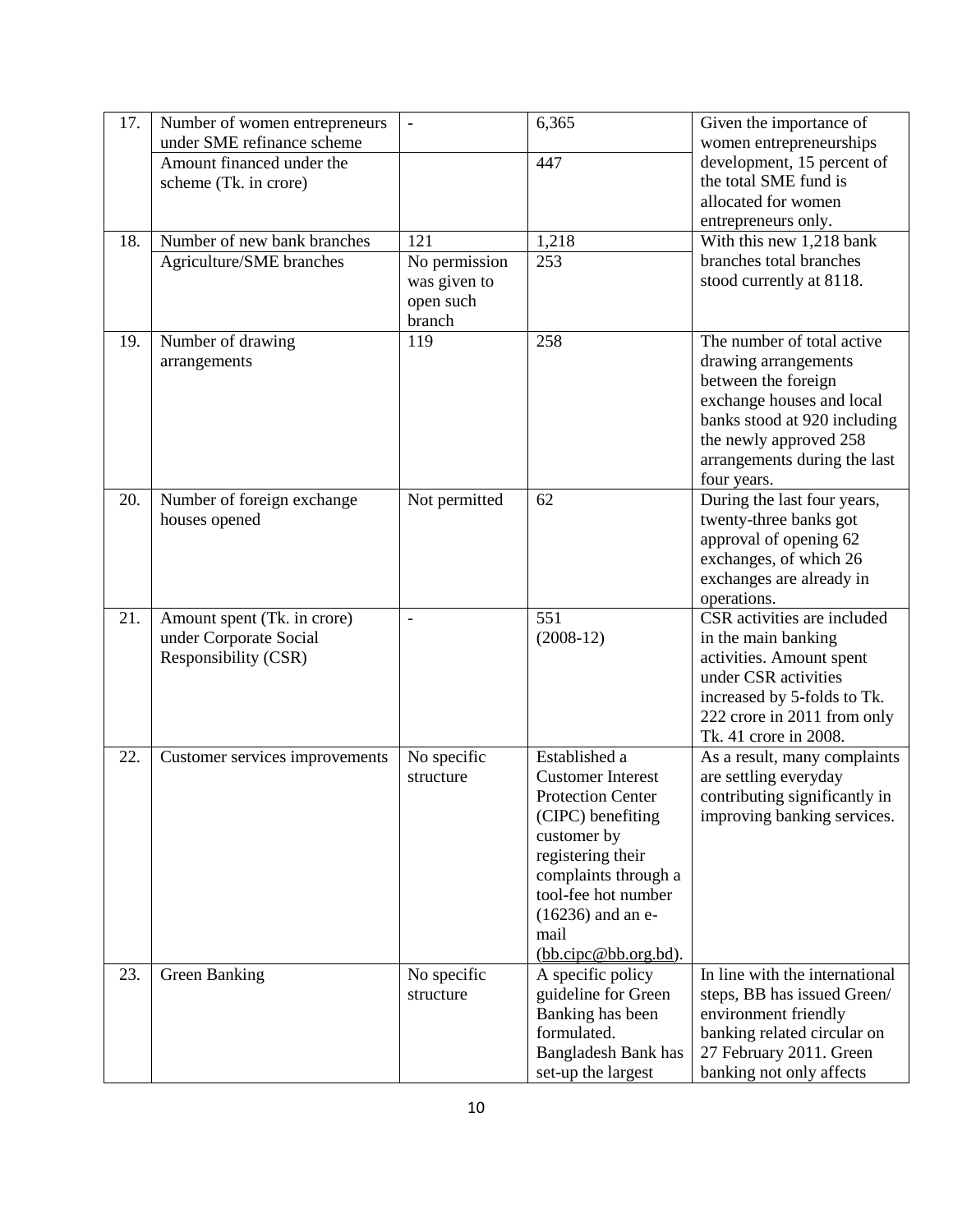|     |                                             |                                                                                                                                                | solar panel of the<br>country on its roof-<br>top generating<br>sufficient energy to<br>light all the security<br>lamps of the main<br>building.                                                                                                      | production, business and<br>other financial activities but<br>also help protect from<br>natural calamities.                                                                                                                                   |
|-----|---------------------------------------------|------------------------------------------------------------------------------------------------------------------------------------------------|-------------------------------------------------------------------------------------------------------------------------------------------------------------------------------------------------------------------------------------------------------|-----------------------------------------------------------------------------------------------------------------------------------------------------------------------------------------------------------------------------------------------|
| 24. | Digitalization of Bangladesh<br><b>Bank</b> | The<br>implementation<br>process was<br>slow, although<br>the Central<br>Banking<br>Strengthening<br>Project (CBSP)<br>was started in<br>2003. | About 85 software<br>related to<br>Networking,<br><b>Enterprise Resource</b><br>Planning (ERP),<br>Banking<br>Applications,<br>Enterprise Data<br>Warehouse, Open<br>Data Initiative, E-<br>tendering and E-<br>recruitment have<br>been implemented. | <b>Bangladesh Bank emerged</b><br>as an IT based lead<br>organization in the country.                                                                                                                                                         |
| 25. | Digitalization of banking sector            | No such<br>significant<br>development                                                                                                          | Banking sector is<br>being digitalized<br>through the<br>implementation of<br>online banking,<br>online CIB services,<br>automated payment<br>systems, E-<br>commerce, mobile<br>banking, online<br>payment gateway,<br>etc.                          | Bangladesh Bank has been<br>working for last four years<br>to establish a completely IT<br>based banking system in the<br>country. Various IT based<br>initiatives of BB have been<br>helping to move towards the<br>paperless green banking. |
| 26. | <b>Mobile Banking</b>                       | No steps was<br>taken                                                                                                                          | Twenty-three banks<br>were given<br>permission for<br>mobile banking, of<br>which 14 banks<br>already started their<br>mobile banking<br>serving more than 15<br>lacs people.                                                                         | This has been done to<br>provide banking services to<br>the un-banked rural<br>population.                                                                                                                                                    |
| 27. | CIB services                                | Based on<br>manual service<br>delivery system                                                                                                  | Online CIB services<br>activated.                                                                                                                                                                                                                     | Online CIB services has<br>been started on 19 July 2011<br>saving time and cost for the<br>customer and banks to<br>generate online CIB reports<br>from their own desks.                                                                      |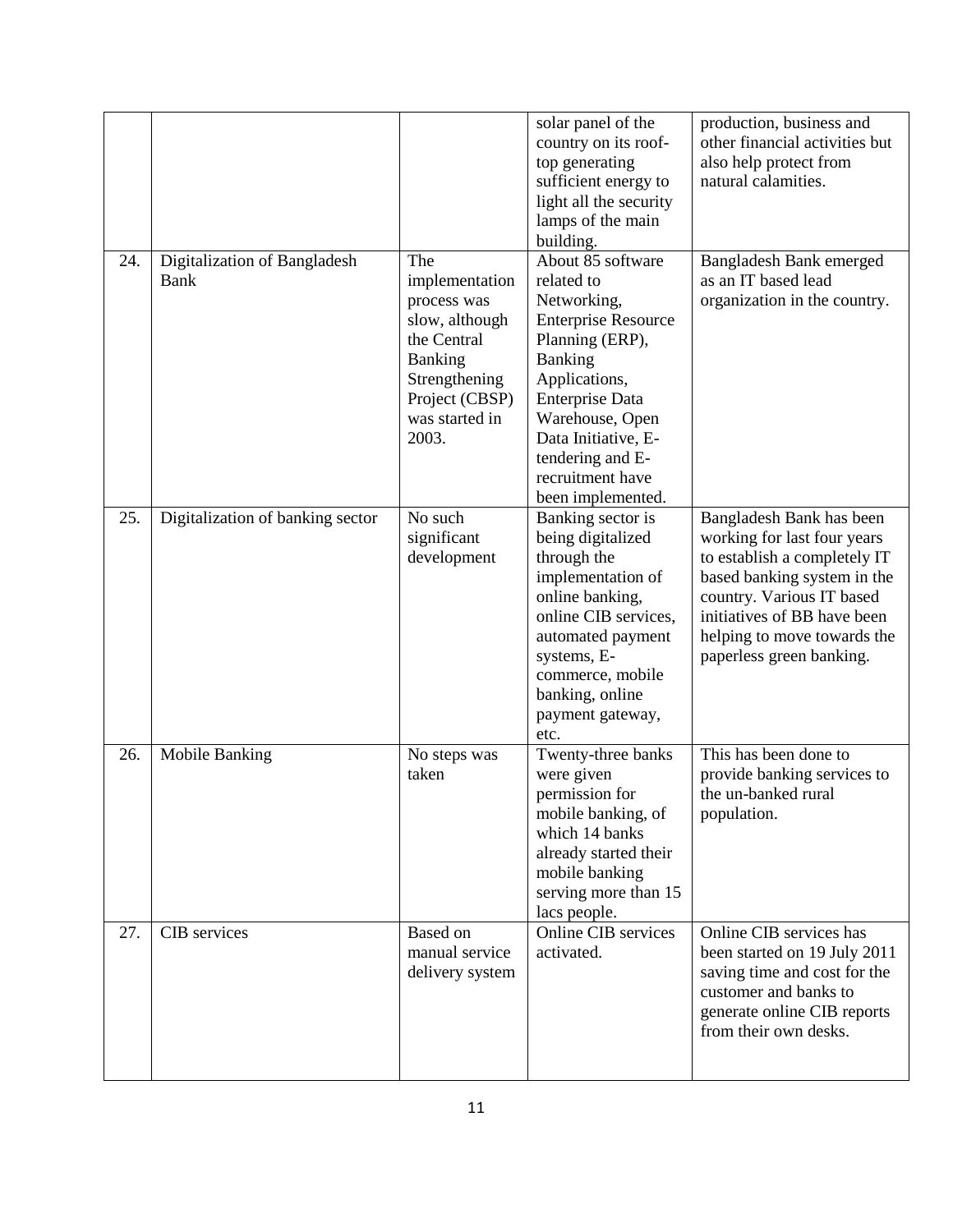| 28. | 'goAML' software                                             | $\overline{\phantom{0}}$     | With the assistance                      | This software would help in                              |
|-----|--------------------------------------------------------------|------------------------------|------------------------------------------|----------------------------------------------------------|
|     | implementation                                               |                              | of the World Bank                        | detecting and analyzing                                  |
|     |                                                              |                              | 'goAML' software                         | suspicious transaction report                            |
|     |                                                              |                              | has been procured in                     | (STR) and cash transaction                               |
|     |                                                              |                              | the Financial                            | report (CTR).                                            |
|     |                                                              |                              | Intelligence Unit of                     |                                                          |
|     |                                                              |                              | <b>Bangladesh Bank</b><br>with a view to |                                                          |
|     |                                                              |                              | combating                                |                                                          |
|     |                                                              |                              | international terrorist                  |                                                          |
|     |                                                              |                              | financing and money                      |                                                          |
|     |                                                              |                              | laundering.                              |                                                          |
| 29. | National Payment Switch                                      | $\qquad \qquad -$            | <b>National Payment</b>                  | National Payment Switch                                  |
|     |                                                              |                              | Switch has started its                   | would be working as a                                    |
|     |                                                              |                              | operation.                               | common platform for                                      |
|     |                                                              |                              |                                          | combining privately                                      |
|     |                                                              |                              |                                          | established about 3000                                   |
|     |                                                              |                              |                                          | ATMs and 2500 POS                                        |
|     |                                                              |                              |                                          | switches. It would ensure                                |
|     |                                                              |                              |                                          | faster, secure and reliable                              |
|     |                                                              |                              |                                          | financial electronic                                     |
|     |                                                              |                              |                                          | transactions.                                            |
| 30. | <b>Introduction of Stress Testing</b>                        | $\qquad \qquad \blacksquare$ | <b>Stress Testing</b>                    | Following the BB's                                       |
|     | System                                                       |                              | System has been                          | guidelines for Tress Testing,                            |
|     |                                                              |                              | introduced to verify                     | now banks/FIs are capable                                |
|     |                                                              |                              | the risk taking<br>capacity of banks     | of pursuing Stress Testing<br>on their own on quarterly  |
|     |                                                              |                              | and NBFIs.                               | basis.                                                   |
| 31. | <b>Publishing Financial Stability</b>                        | $\overline{a}$               | Two reports for 2010                     | This report focuses on the                               |
|     | Report                                                       |                              | and 2011 have                            | capacity of the financial                                |
|     |                                                              |                              | already been                             | sector of Bangladesh in                                  |
|     |                                                              |                              | published.                               | facing internal and external                             |
|     |                                                              |                              |                                          | risks.                                                   |
| 32. | <b>Uses of Financial Projection</b>                          | $\qquad \qquad -$            | Necessary                                | This model would be very                                 |
|     | Model (FPM)                                                  |                              | preparation has                          | useful in detecting risks and                            |
|     |                                                              |                              | already been made to                     | taking necessary steps                                   |
|     |                                                              |                              | implement the proper                     | through Scenario Analysis.                               |
|     |                                                              | 246                          | uses of the model.                       |                                                          |
| 33. | Amount (Tk. in crore) of Equity<br>and Entrepreneurship Fund |                              | 253                                      | During 2009-12, an amount<br>of Tk. 1,441 crore has been |
|     | (EEF)                                                        |                              |                                          | approved for 806                                         |
|     |                                                              |                              |                                          | agricultural and 30 IT based                             |
|     |                                                              |                              |                                          | projects, against which Tk.                              |
|     |                                                              |                              |                                          | 253 crore has already been                               |
|     |                                                              |                              |                                          | disbursed for 206                                        |
|     |                                                              |                              |                                          | agricultural and 12 IT based                             |
|     |                                                              |                              |                                          | projects.                                                |